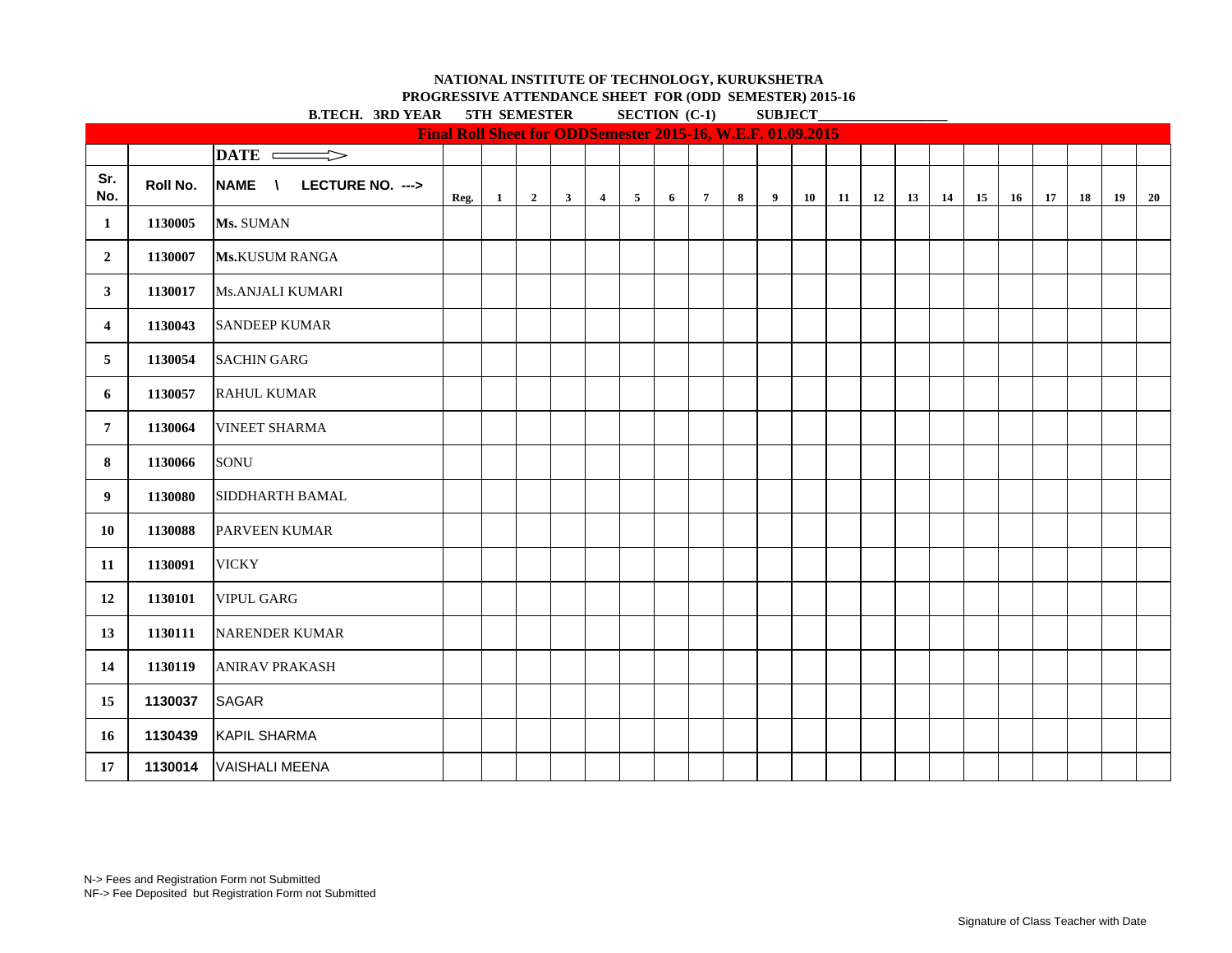**PROGRESSIVE ATTENDANCE SHEET FOR (ODD SEMESTER) 2015-16**

**B.TECH. 3RD YEAR 5TH SEMESTER SECTION (C-2) SUBJECT\_** 

|                |          |                                                  | Final Roll Sheet for ODDSemester 2015-16, W.E.F. 01.09.2015 |              |                |              |                |                |   |                 |   |                |    |    |    |    |    |    |    |    |    |    |    |
|----------------|----------|--------------------------------------------------|-------------------------------------------------------------|--------------|----------------|--------------|----------------|----------------|---|-----------------|---|----------------|----|----|----|----|----|----|----|----|----|----|----|
|                |          | $\overline{\text{DATE}}$                         |                                                             |              |                |              |                |                |   |                 |   |                |    |    |    |    |    |    |    |    |    |    |    |
| Sr.<br>No.     | Roll No. | <b>NAME</b><br>LECTURE NO. ---><br>$\mathcal{N}$ | Reg.                                                        | $\mathbf{1}$ | $\overline{2}$ | $\mathbf{3}$ | $\overline{4}$ | 5 <sup>5</sup> | 6 | $7\overline{ }$ | 8 | $\overline{9}$ | 10 | 11 | 12 | 13 | 14 | 15 | 16 | 17 | 18 | 19 | 20 |
| 1              | 1130122  | <b>ANIKET MEHTA</b>                              |                                                             |              |                |              |                |                |   |                 |   |                |    |    |    |    |    |    |    |    |    |    |    |
| $\overline{2}$ | 1130126  | ANKUSH SAROHA                                    |                                                             |              |                |              |                |                |   |                 |   |                |    |    |    |    |    |    |    |    |    |    |    |
| 3              | 1130138  | <b>RAJPAL</b>                                    |                                                             |              |                |              |                |                |   |                 |   |                |    |    |    |    |    |    |    |    |    |    |    |
| 4              | 1130161  | <b>DEEPAK KUMAR</b>                              |                                                             |              |                |              |                |                |   |                 |   |                |    |    |    |    |    |    |    |    |    |    |    |
| 5              | 1130181  | <b>SAURABH BATAR</b>                             |                                                             |              |                |              |                |                |   |                 |   |                |    |    |    |    |    |    |    |    |    |    |    |
| 6              | 1130187  | <b>SIMARPEET SINGH</b>                           |                                                             |              |                |              |                |                |   |                 |   |                |    |    |    |    |    |    |    |    |    |    |    |
| $\overline{7}$ | 1130199  | Ms.REENA RANI MEENA                              |                                                             |              |                |              |                |                |   |                 |   |                |    |    |    |    |    |    |    |    |    |    |    |
| 8              | 1130200  | <b>SACHIN KUMAR</b>                              |                                                             |              |                |              |                |                |   |                 |   |                |    |    |    |    |    |    |    |    |    |    |    |
| 9              | 1130207  | PANKAJ MEENA                                     |                                                             |              |                |              |                |                |   |                 |   |                |    |    |    |    |    |    |    |    |    |    |    |
| 10             | 1130224  | <b>RAUSHAN BHARTI</b>                            |                                                             |              |                |              |                |                |   |                 |   |                |    |    |    |    |    |    |    |    |    |    |    |
| 11             | 1130225  | <b>SUSHIL KUMAR KULHARI</b>                      |                                                             |              |                |              |                |                |   |                 |   |                |    |    |    |    |    |    |    |    |    |    |    |
| 12             | 1130226  | <b>SUSHANT KUMAR</b>                             |                                                             |              |                |              |                |                |   |                 |   |                |    |    |    |    |    |    |    |    |    |    |    |
| 13             | 1130228  | <b>SUDEEP BAGRI</b>                              |                                                             |              |                |              |                |                |   |                 |   |                |    |    |    |    |    |    |    |    |    |    |    |
| 14             | 1130237  | <b>AVNISH KUMAR</b>                              |                                                             |              |                |              |                |                |   |                 |   |                |    |    |    |    |    |    |    |    |    |    |    |
| 15             | 1130250  | <b>MANISH</b>                                    |                                                             |              |                |              |                |                |   |                 |   |                |    |    |    |    |    |    |    |    |    |    |    |
| 16             | 1130252  | Ms.NANDANA TYAGI                                 |                                                             |              |                |              |                |                |   |                 |   |                |    |    |    |    |    |    |    |    |    |    |    |
| 17             | 1130519  | <b>GEET BHASKAR</b>                              |                                                             |              |                |              |                |                |   |                 |   |                |    |    |    |    |    |    |    |    |    |    |    |
| 18             | 1130854  | <b>SHIVAM KAUSHAL</b>                            |                                                             |              |                |              |                |                |   |                 |   |                |    |    |    |    |    |    |    |    |    |    |    |
| 19             | 1130248  | <b>YUVAL SHARMA</b>                              |                                                             |              |                |              |                |                |   |                 |   |                |    |    |    |    |    |    |    |    |    |    |    |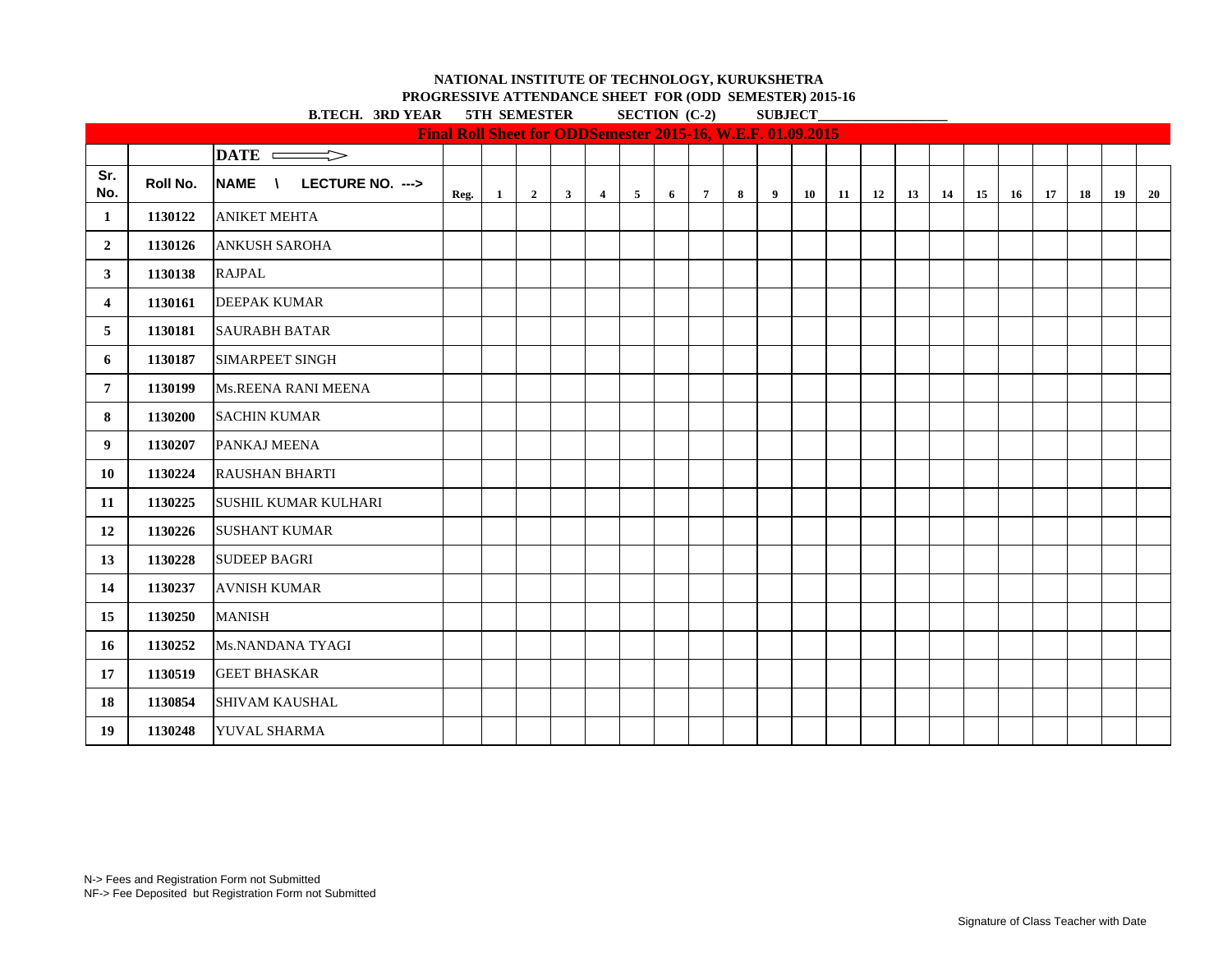**PROGRESSIVE ATTENDANCE SHEET FOR (ODD SEMESTER) 2015-16**<br>NEAR STH SEMESTER SECTION (C.2) SIRECT  $\mathbf{B}$   $\mathbf{F}$   $\mathbf{C}$   $\mathbf{H}$   $\mathbf{A}$   $\mathbf{B}$   $\mathbf{A}$   $\mathbf{B}$   $\mathbf{C}$   $\mathbf{F}$   $\mathbf{H}$   $\mathbf{B}$   $\mathbf{C}$   $\mathbf{F}$   $\mathbf{D}$   $\mathbf{B}$   $\mathbf{F}$   $\mathbf{F}$   $\mathbf{F}$   $\mathbf{F}$   $\mathbf{F}$   $\mathbf{F}$   $\mathbf{F}$   $\mathbf{F}$   $\mathbf{$ 

| <b>B.TECH. 3RD YEAR</b><br>5TH SEMESTER<br><b>SECTION</b> (C-3)<br><b>SUBJECT</b><br>Final Roll Sheet for ODDSemester 2015-16, W.E.F. 01.09.2015 |          |                          |      |              |                |              |                |   |   |                |   |   |    |    |    |    |    |    |    |    |    |    |    |
|--------------------------------------------------------------------------------------------------------------------------------------------------|----------|--------------------------|------|--------------|----------------|--------------|----------------|---|---|----------------|---|---|----|----|----|----|----|----|----|----|----|----|----|
|                                                                                                                                                  |          |                          |      |              |                |              |                |   |   |                |   |   |    |    |    |    |    |    |    |    |    |    |    |
|                                                                                                                                                  |          |                          |      |              |                |              |                |   |   |                |   |   |    |    |    |    |    |    |    |    |    |    |    |
| Sr.<br>No.                                                                                                                                       | Roll No. | NAME \ LECTURE NO. --->  | Reg. | $\mathbf{1}$ | $\overline{2}$ | $\mathbf{3}$ | $\overline{4}$ | 5 | 6 | $\overline{7}$ | 8 | 9 | 10 | 11 | 12 | 13 | 14 | 15 | 16 | 17 | 18 | 19 | 20 |
| 1                                                                                                                                                | 1130259  | NIKHIL KUMAR KARRI       |      |              |                |              |                |   |   |                |   |   |    |    |    |    |    |    |    |    |    |    |    |
| $\overline{2}$                                                                                                                                   | 1130260  | <b>LOKESH KUMAR</b>      |      |              |                |              |                |   |   |                |   |   |    |    |    |    |    |    |    |    |    |    |    |
| 3                                                                                                                                                | 1130262  | <b>GURESH KUMAR ARYA</b> |      |              |                |              |                |   |   |                |   |   |    |    |    |    |    |    |    |    |    |    |    |
| $\overline{4}$                                                                                                                                   | 1130266  | <b>PANKAJ</b>            |      |              |                |              |                |   |   |                |   |   |    |    |    |    |    |    |    |    |    |    |    |
| 5                                                                                                                                                | 1130274  | Ms.SHEETAL MEENA         |      |              |                |              |                |   |   |                |   |   |    |    |    |    |    |    |    |    |    |    |    |
| 6                                                                                                                                                | 1130280  | <b>SHIVAM BANSAL</b>     |      |              |                |              |                |   |   |                |   |   |    |    |    |    |    |    |    |    |    |    |    |
| $\overline{7}$                                                                                                                                   | 1130291  | <b>SAURABH GARG</b>      |      |              |                |              |                |   |   |                |   |   |    |    |    |    |    |    |    |    |    |    |    |
| 8                                                                                                                                                | 1130292  | <b>MAYANK BARNWAL</b>    |      |              |                |              |                |   |   |                |   |   |    |    |    |    |    |    |    |    |    |    |    |
| 9                                                                                                                                                | 1130299  | KARAMVIR SINGH JHALAWAT  |      |              |                |              |                |   |   |                |   |   |    |    |    |    |    |    |    |    |    |    |    |
| 10                                                                                                                                               | 1130302  | <b>BHUVNESH</b>          |      |              |                |              |                |   |   |                |   |   |    |    |    |    |    |    |    |    |    |    |    |
| 11                                                                                                                                               | 1130313  | <b>KUNAL SINGH VERMA</b> |      |              |                |              |                |   |   |                |   |   |    |    |    |    |    |    |    |    |    |    |    |
| 12                                                                                                                                               | 1130318  | <b>SAGAR ROPERIA</b>     |      |              |                |              |                |   |   |                |   |   |    |    |    |    |    |    |    |    |    |    |    |
| 13                                                                                                                                               | 1130321  | <b>KARAN VAISHNAV</b>    |      |              |                |              |                |   |   |                |   |   |    |    |    |    |    |    |    |    |    |    |    |
| 14                                                                                                                                               | 1130322  | YOGENDRA KUMAWAT         |      |              |                |              |                |   |   |                |   |   |    |    |    |    |    |    |    |    |    |    |    |
| 15                                                                                                                                               | 1130327  | <b>RAHUL</b>             |      |              |                |              |                |   |   |                |   |   |    |    |    |    |    |    |    |    |    |    |    |
| 16                                                                                                                                               | 1130338  | AJESH SINGH SENGAR       |      |              |                |              |                |   |   |                |   |   |    |    |    |    |    |    |    |    |    |    |    |
| 17                                                                                                                                               | 1130612  | <b>MANJEET KUMAR</b>     |      |              |                |              |                |   |   |                |   |   |    |    |    |    |    |    |    |    |    |    |    |
| 18                                                                                                                                               | 1130436  | SHASHI BHUSHAN TARA      |      |              |                |              |                |   |   |                |   |   |    |    |    |    |    |    |    |    |    |    |    |
| 19                                                                                                                                               | 1130257  | <b>SAURAV KUMAR</b>      |      |              |                |              |                |   |   |                |   |   |    |    |    |    |    |    |    |    |    |    |    |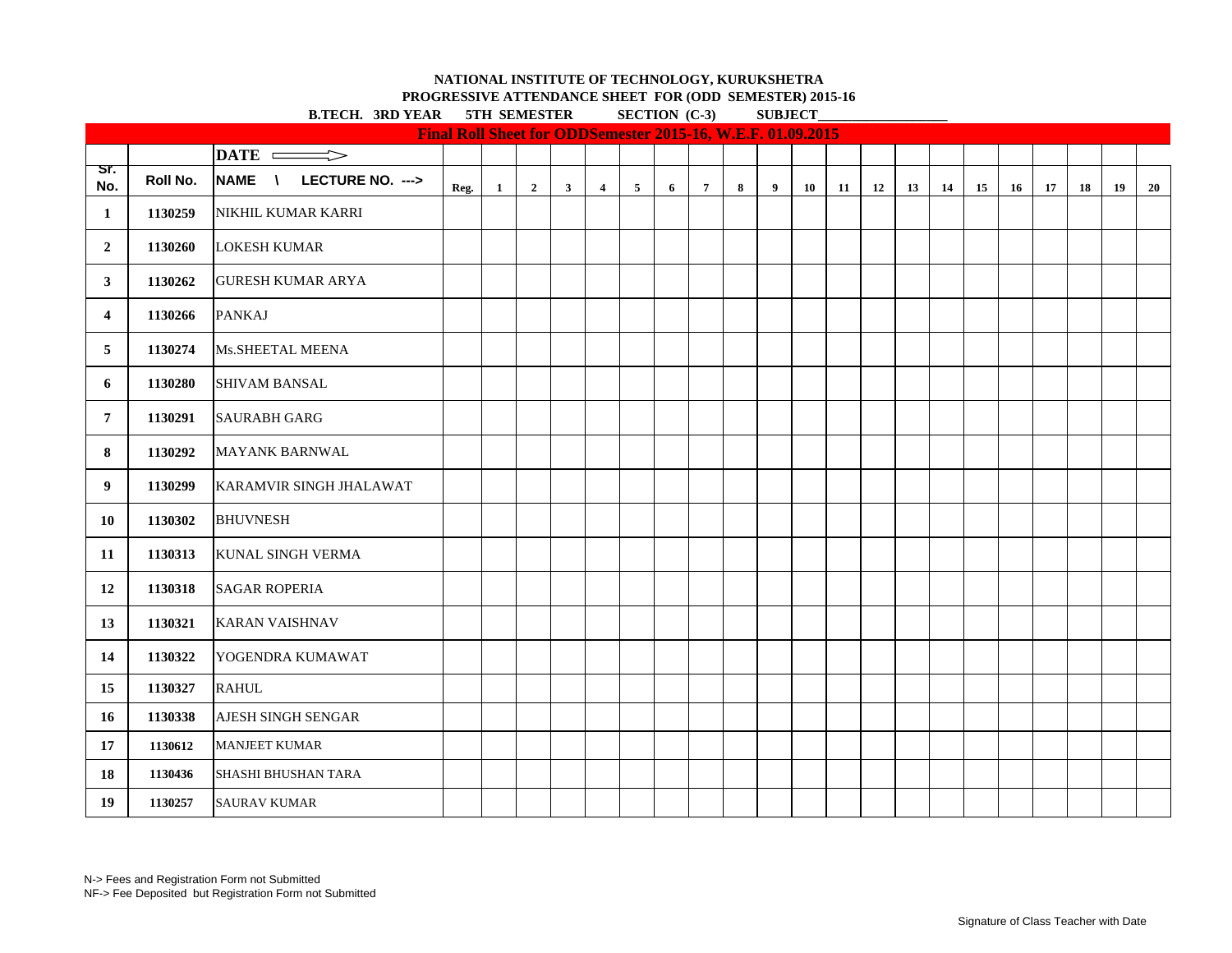**PROGRESSIVE ATTENDANCE SHEET FOR (ODD SEMESTER) 2015-16**

|                |          | <b>B.TECH. 3RD YEAR 5TH SEMESTER</b>             |                                                             |    |                |              |                |                | <b>SECTION</b> (C-4) |                 |   | <b>SUBJECT</b> |    |    |    |    |    |    |    |    |    |    |    |
|----------------|----------|--------------------------------------------------|-------------------------------------------------------------|----|----------------|--------------|----------------|----------------|----------------------|-----------------|---|----------------|----|----|----|----|----|----|----|----|----|----|----|
|                |          |                                                  | Final Roll Sheet for ODDSemester 2015-16, W.E.F. 01.09.2015 |    |                |              |                |                |                      |                 |   |                |    |    |    |    |    |    |    |    |    |    |    |
|                |          | DATE =======>                                    |                                                             |    |                |              |                |                |                      |                 |   |                |    |    |    |    |    |    |    |    |    |    |    |
| Sr.<br>No.     | Roll No. | <b>NAME</b><br>LECTURE NO. ---><br>$\mathcal{N}$ | Reg.                                                        | -1 | $\overline{2}$ | $\mathbf{3}$ | $\overline{4}$ | 5 <sub>5</sub> | 6                    | $7\phantom{.0}$ | 8 | 9              | 10 | 11 | 12 | 13 | 14 | 15 | 16 | 17 | 18 | 19 | 20 |
| $\mathbf{1}$   | 1130339  | <b>AKHIL DHAPOLA</b>                             |                                                             |    |                |              |                |                |                      |                 |   |                |    |    |    |    |    |    |    |    |    |    |    |
| $\overline{2}$ | 1130358  | Ms.RADHIKA                                       |                                                             |    |                |              |                |                |                      |                 |   |                |    |    |    |    |    |    |    |    |    |    |    |
| 3 <sup>1</sup> | 1130385  | <b>RANJEET SINGH</b>                             |                                                             |    |                |              |                |                |                      |                 |   |                |    |    |    |    |    |    |    |    |    |    |    |
| $\overline{4}$ | 1130392  | <b>NARENDRA PATIDAR</b>                          |                                                             |    |                |              |                |                |                      |                 |   |                |    |    |    |    |    |    |    |    |    |    |    |
| 5              | 1130397  | <b>ROSHAN LAL</b>                                |                                                             |    |                |              |                |                |                      |                 |   |                |    |    |    |    |    |    |    |    |    |    |    |
| 6              | 1130405  | <b>SANCHIT MANGLA</b>                            |                                                             |    |                |              |                |                |                      |                 |   |                |    |    |    |    |    |    |    |    |    |    |    |
| $\overline{7}$ | 1130414  | <b>HIMANSHU JOSHI</b>                            |                                                             |    |                |              |                |                |                      |                 |   |                |    |    |    |    |    |    |    |    |    |    |    |
| 8              | 1130426  | <b>DEEPAK KUMAR SAINI</b>                        |                                                             |    |                |              |                |                |                      |                 |   |                |    |    |    |    |    |    |    |    |    |    |    |
| 9              | 1130433  | <b>BIKKINA SAI SREE RAM</b>                      |                                                             |    |                |              |                |                |                      |                 |   |                |    |    |    |    |    |    |    |    |    |    |    |
| 10             | 1130434  | KILARI CHAITHANYA                                |                                                             |    |                |              |                |                |                      |                 |   |                |    |    |    |    |    |    |    |    |    |    |    |
| 11             | 1130456  | <b>VISHAL</b>                                    |                                                             |    |                |              |                |                |                      |                 |   |                |    |    |    |    |    |    |    |    |    |    |    |
| 12             | 1130458  | PIYUSH JOSHI                                     |                                                             |    |                |              |                |                |                      |                 |   |                |    |    |    |    |    |    |    |    |    |    |    |
| 13             | 1130462  | <b>HIMANSHU NAGAR</b>                            |                                                             |    |                |              |                |                |                      |                 |   |                |    |    |    |    |    |    |    |    |    |    |    |
| 14             | 1130473  | <b>VIKAS SANDHAN</b>                             |                                                             |    |                |              |                |                |                      |                 |   |                |    |    |    |    |    |    |    |    |    |    |    |
| 15             | 1130333  | <b>SUBODH SINGH CHAUHAN</b>                      |                                                             |    |                |              |                |                |                      |                 |   |                |    |    |    |    |    |    |    |    |    |    |    |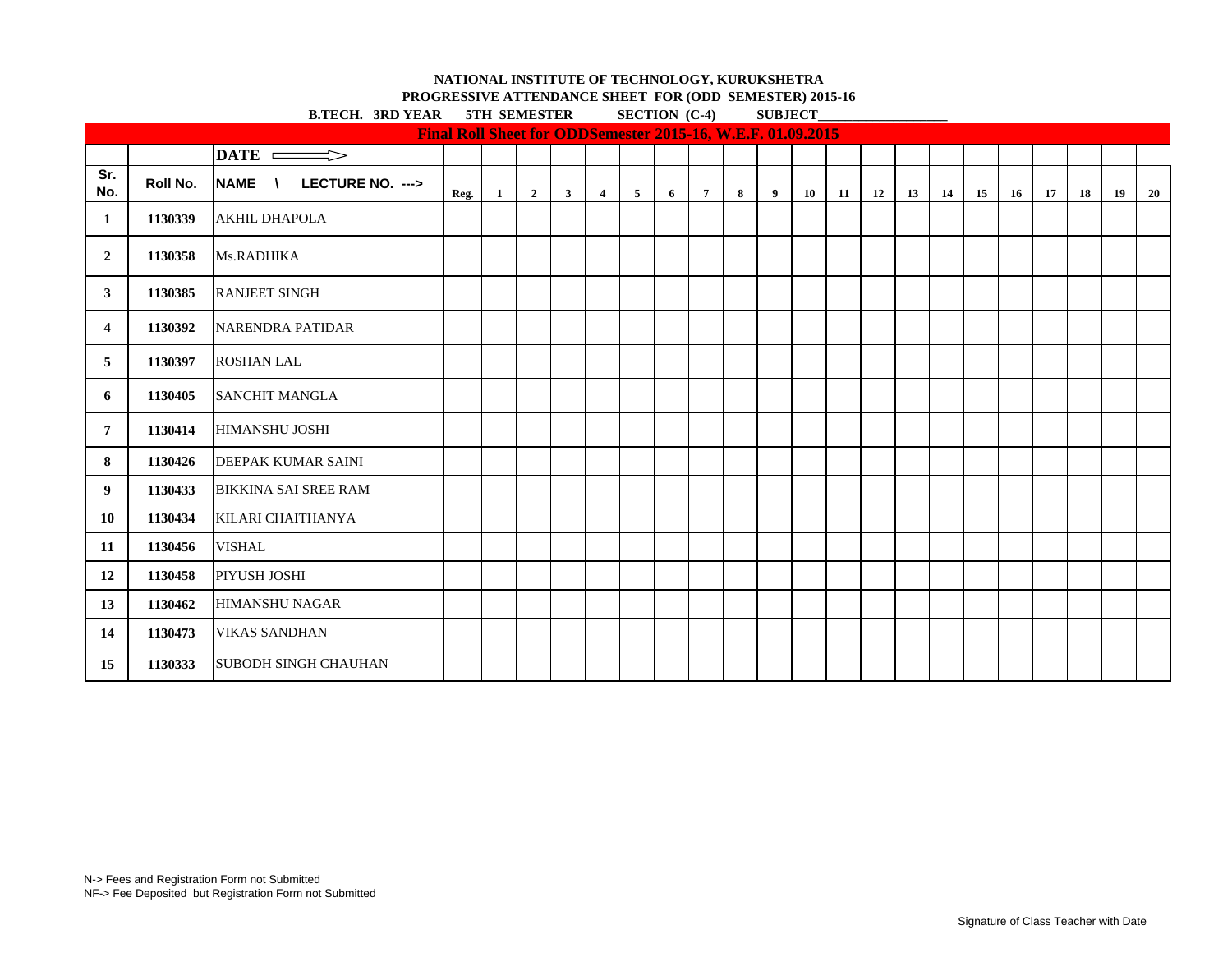**PROGRESSIVE ATTENDANCE SHEET FOR (ODD SEMESTER) 2015-16 B.TECH.** 3RD VEAR 5TH SEMESTER SECTION (C-5) SUBJECT

|                | D.IEUH. JRD IEAR<br><b>SIN SEMESIER</b><br>$\sum_{i=1}^{n}$<br>Final Roll Sheet for ODDSemester 2015-16, W.E.F. 01.09.2015 |                                |      |              |                |              |                         |                |   |                |   |   | <b>SUDJECT</b> |    |    |    |    |    |    |    |    |    |    |
|----------------|----------------------------------------------------------------------------------------------------------------------------|--------------------------------|------|--------------|----------------|--------------|-------------------------|----------------|---|----------------|---|---|----------------|----|----|----|----|----|----|----|----|----|----|
|                |                                                                                                                            |                                |      |              |                |              |                         |                |   |                |   |   |                |    |    |    |    |    |    |    |    |    |    |
|                |                                                                                                                            | DATE =========>                |      |              |                |              |                         |                |   |                |   |   |                |    |    |    |    |    |    |    |    |    |    |
| Sr.<br>No.     | Roll No.                                                                                                                   | NAME \<br>LECTURE NO. --->     | Reg. | $\mathbf{1}$ | $\overline{2}$ | $\mathbf{3}$ | $\overline{\mathbf{4}}$ | 5 <sub>5</sub> | 6 | $\overline{7}$ | 8 | 9 | 10             | 11 | 12 | 13 | 14 | 15 | 16 | 17 | 18 | 19 | 20 |
| 1              | 1130474                                                                                                                    | Ms.ANUPAMA                     |      |              |                |              |                         |                |   |                |   |   |                |    |    |    |    |    |    |    |    |    |    |
| $\overline{2}$ | 1130475                                                                                                                    | <b>ASHUTOSH NARWAL</b>         |      |              |                |              |                         |                |   |                |   |   |                |    |    |    |    |    |    |    |    |    |    |
| 3              | 1130482                                                                                                                    | <b>SUNNY YADAV</b>             |      |              |                |              |                         |                |   |                |   |   |                |    |    |    |    |    |    |    |    |    |    |
| 4              | 1130488                                                                                                                    | <b>DINESH KUMAR</b>            |      |              |                |              |                         |                |   |                |   |   |                |    |    |    |    |    |    |    |    |    |    |
| 5              | 1130496                                                                                                                    | <b>BHAWANI SHANKAR KUMAWAT</b> |      |              |                |              |                         |                |   |                |   |   |                |    |    |    |    |    |    |    |    |    |    |
| 6              | 1130503                                                                                                                    | VISHWAJEET KUMAR               |      |              |                |              |                         |                |   |                |   |   |                |    |    |    |    |    |    |    |    |    |    |
| $\overline{7}$ | 1130505                                                                                                                    | <b>AMIT KUMAR</b>              |      |              |                |              |                         |                |   |                |   |   |                |    |    |    |    |    |    |    |    |    |    |
| 8              | 1130513                                                                                                                    | <b>ADARSH MEENA</b>            |      |              |                |              |                         |                |   |                |   |   |                |    |    |    |    |    |    |    |    |    |    |
| 9              | 1130515                                                                                                                    | P T SRIKANTH                   |      |              |                |              |                         |                |   |                |   |   |                |    |    |    |    |    |    |    |    |    |    |
| 10             | 1130539                                                                                                                    | <b>HITESH BELWAL</b>           |      |              |                |              |                         |                |   |                |   |   |                |    |    |    |    |    |    |    |    |    |    |
| 11             | 1130540                                                                                                                    | Ms.NAMITA KUMARI GARG          |      |              |                |              |                         |                |   |                |   |   |                |    |    |    |    |    |    |    |    |    |    |
| 12             | 1130546                                                                                                                    | <b>SUNIL KUMAR</b>             |      |              |                |              |                         |                |   |                |   |   |                |    |    |    |    |    |    |    |    |    |    |
| 13             | 1130551                                                                                                                    | <b>DEVASHEESH YADAV</b>        |      |              |                |              |                         |                |   |                |   |   |                |    |    |    |    |    |    |    |    |    |    |
| 14             | 1130555                                                                                                                    | <b>SAURABH JAGARBAD</b>        |      |              |                |              |                         |                |   |                |   |   |                |    |    |    |    |    |    |    |    |    |    |
| 15             | 1130564                                                                                                                    | NITESH KUMAR                   |      |              |                |              |                         |                |   |                |   |   |                |    |    |    |    |    |    |    |    |    |    |
| 16             | 1130567                                                                                                                    | KUSHAGRA BHARGAVA              |      |              |                |              |                         |                |   |                |   |   |                |    |    |    |    |    |    |    |    |    |    |
| 17             | 1130637                                                                                                                    | Ms.DANEJA MEENA                |      |              |                |              |                         |                |   |                |   |   |                |    |    |    |    |    |    |    |    |    |    |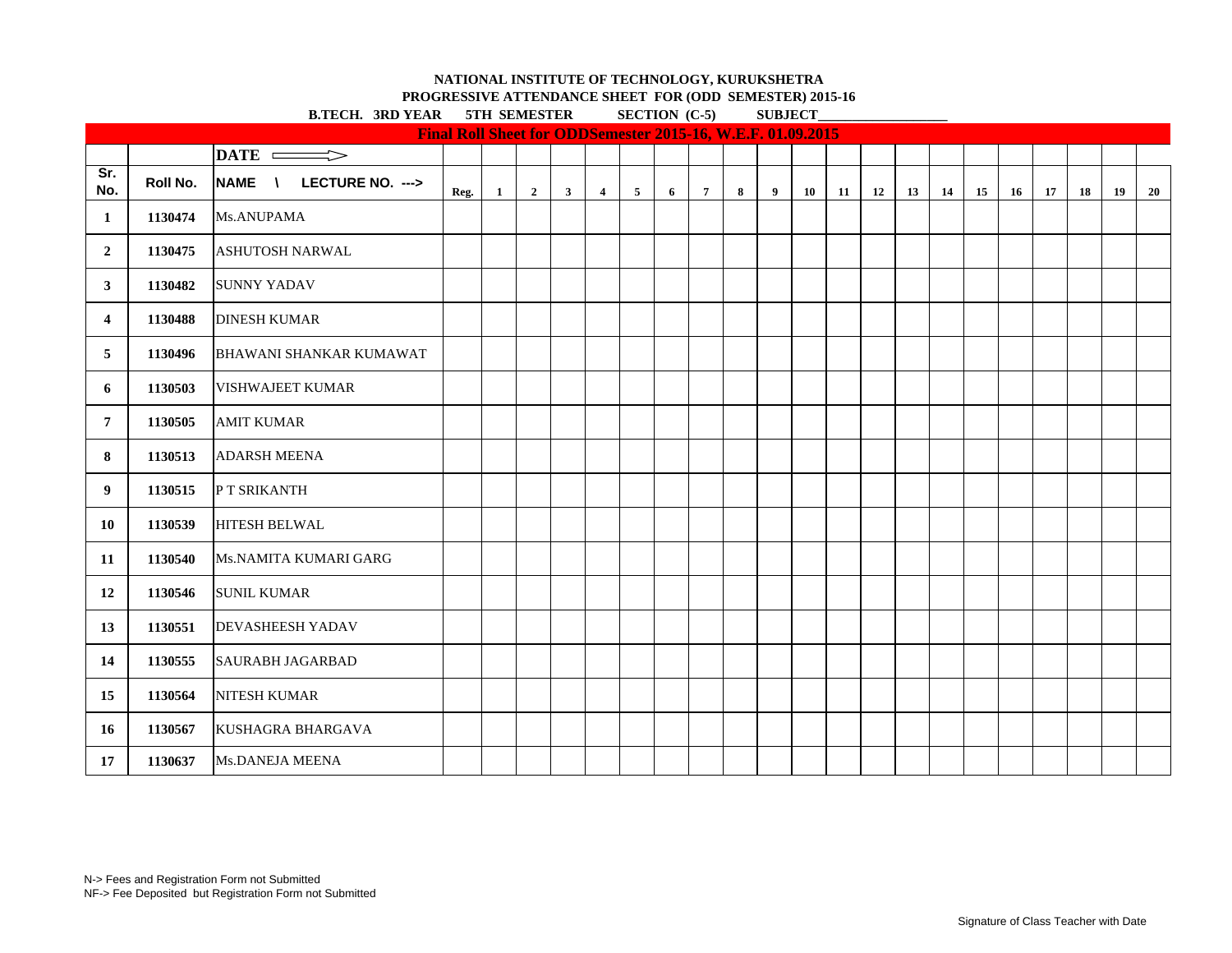**B.TECH. 3RD VEAR 5TH SEMESTER SECTION (C-6) SUBJECT PROGRESSIVE ATTENDANCE SHEET FOR (ODD SEMESTER) 2015-16**

|                |          | D.IEUH. JAD IEAN         | ЭНЦ ЭБЛЕРИЕРИЕР                                             |              |                         | $\Omega$     |                |                 |   | 5000ECI         |   |   |    |    |    |    |    |    |    |    |    |    |    |
|----------------|----------|--------------------------|-------------------------------------------------------------|--------------|-------------------------|--------------|----------------|-----------------|---|-----------------|---|---|----|----|----|----|----|----|----|----|----|----|----|
|                |          |                          | Final Roll Sheet for ODDSemester 2015-16, W.E.F. 01.09.2015 |              |                         |              |                |                 |   |                 |   |   |    |    |    |    |    |    |    |    |    |    |    |
|                |          | $\overline{\text{DATE}}$ |                                                             |              |                         |              |                |                 |   |                 |   |   |    |    |    |    |    |    |    |    |    |    |    |
| Sr.<br>No.     | Roll No. | NAME \ LECTURE NO. --->  | Reg.                                                        | $\mathbf{1}$ | $\overline{\mathbf{2}}$ | $\mathbf{3}$ | $\overline{4}$ | $5\phantom{.0}$ | 6 | $7\overline{ }$ | 8 | 9 | 10 | 11 | 12 | 13 | 14 | 15 | 16 | 17 | 18 | 19 | 20 |
| 1              | 1130570  | <b>ISHU YADAV</b>        |                                                             |              |                         |              |                |                 |   |                 |   |   |    |    |    |    |    |    |    |    |    |    |    |
| $\overline{2}$ | 1130588  | <b>LOKENDER MEENA</b>    |                                                             |              |                         |              |                |                 |   |                 |   |   |    |    |    |    |    |    |    |    |    |    |    |
| $\mathbf{3}$   | 1130589  | <b>BRAJESH AGGARWAL</b>  |                                                             |              |                         |              |                |                 |   |                 |   |   |    |    |    |    |    |    |    |    |    |    |    |
| $\overline{4}$ | 1130597  | <b>DEEPAK KUMAR</b>      |                                                             |              |                         |              |                |                 |   |                 |   |   |    |    |    |    |    |    |    |    |    |    |    |
| 5              | 1130618  | MAHENDRA JEETARWAL       |                                                             |              |                         |              |                |                 |   |                 |   |   |    |    |    |    |    |    |    |    |    |    |    |
| 6              | 1130619  | <b>SUDHEESH KUMAR</b>    |                                                             |              |                         |              |                |                 |   |                 |   |   |    |    |    |    |    |    |    |    |    |    |    |
| $\overline{7}$ | 1130630  | <b>RAMIT KUMAR</b>       |                                                             |              |                         |              |                |                 |   |                 |   |   |    |    |    |    |    |    |    |    |    |    |    |
| 8              | 1130634  | <b>VIKAS ARYA</b>        |                                                             |              |                         |              |                |                 |   |                 |   |   |    |    |    |    |    |    |    |    |    |    |    |
| 9              | 1130639  | <b>RAJAT CHOPRA</b>      |                                                             |              |                         |              |                |                 |   |                 |   |   |    |    |    |    |    |    |    |    |    |    |    |
| 10             | 1130654  | <b>ADITYA KOMPELLA</b>   |                                                             |              |                         |              |                |                 |   |                 |   |   |    |    |    |    |    |    |    |    |    |    |    |
| 11             | 1130657  | <b>KINJALAK PAUL</b>     |                                                             |              |                         |              |                |                 |   |                 |   |   |    |    |    |    |    |    |    |    |    |    |    |
| 12             | 1130696  | <b>JAGMEET GOYAL</b>     |                                                             |              |                         |              |                |                 |   |                 |   |   |    |    |    |    |    |    |    |    |    |    |    |
| 13             | 1130662  | <b>VISHAL SHEEL</b>      |                                                             |              |                         |              |                |                 |   |                 |   |   |    |    |    |    |    |    |    |    |    |    |    |
| 14             | 1130447  | <b>ASHWANI KUMAR</b>     |                                                             |              |                         |              |                |                 |   |                 |   |   |    |    |    |    |    |    |    |    |    |    |    |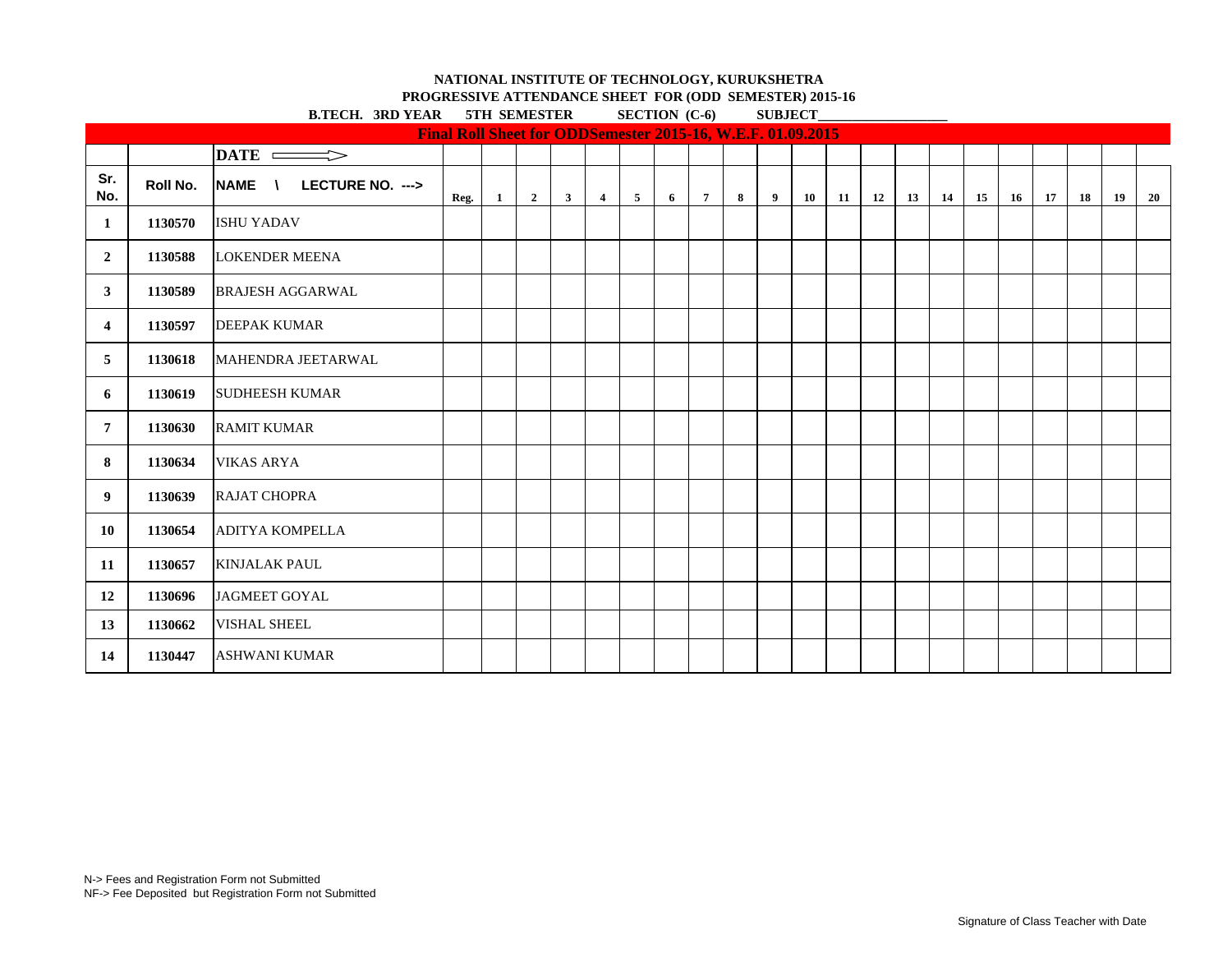**PROGRESSIVE ATTENDANCE SHEET FOR (ODD SEMESTER) 2015-16 B.TECH.** 3RD VEAR 5TH SEMESTER SECTION (C-7) SUBJECT

|                |          | D.IEUIL. JAD IEAA           |                                                             | ЭІП ЭЕМЕЭІЕЛ |                |              |                |   |   | $\delta$ ECTION $(C-1)$ |   |                |    | 5000ECI |    |    |    |    |    |    |    |    |    |
|----------------|----------|-----------------------------|-------------------------------------------------------------|--------------|----------------|--------------|----------------|---|---|-------------------------|---|----------------|----|---------|----|----|----|----|----|----|----|----|----|
|                |          |                             | Final Roll Sheet for ODDSemester 2015-16, W.E.F. 01.09.2015 |              |                |              |                |   |   |                         |   |                |    |         |    |    |    |    |    |    |    |    |    |
|                |          | $\overline{\text{DATE}}$    |                                                             |              |                |              |                |   |   |                         |   |                |    |         |    |    |    |    |    |    |    |    |    |
| Sr.<br>$N_0$   | Roll No. | <b>Name</b>                 | Reg.                                                        | <sup>1</sup> | $\overline{2}$ | $\mathbf{3}$ | $\overline{4}$ | 5 | 6 | $\overline{7}$          | 8 | $\overline{9}$ | 10 | 11      | 12 | 13 | 14 | 15 | 16 | 17 | 18 | 19 | 20 |
| -1             | 1130734  | <b>GAURAV KUMAR</b>         |                                                             |              |                |              |                |   |   |                         |   |                |    |         |    |    |    |    |    |    |    |    |    |
| $\overline{2}$ | 1130742  | <b>SAURABH SHARMA</b>       |                                                             |              |                |              |                |   |   |                         |   |                |    |         |    |    |    |    |    |    |    |    |    |
| 3              | 1130763  | <b>ANIKET TYAGI</b>         |                                                             |              |                |              |                |   |   |                         |   |                |    |         |    |    |    |    |    |    |    |    |    |
| 4              | 1130765  | <b>AMIT KUMAR</b>           |                                                             |              |                |              |                |   |   |                         |   |                |    |         |    |    |    |    |    |    |    |    |    |
| 5              | 1130770  | <b>DEVAKINANDAN PATIDAR</b> |                                                             |              |                |              |                |   |   |                         |   |                |    |         |    |    |    |    |    |    |    |    |    |
| 6              | 1130771  | <b>ANIL KUMAR</b>           |                                                             |              |                |              |                |   |   |                         |   |                |    |         |    |    |    |    |    |    |    |    |    |
| 7              | 1130776  | PRAFUL BATRA                |                                                             |              |                |              |                |   |   |                         |   |                |    |         |    |    |    |    |    |    |    |    |    |
| 8              | 1130779  | <b>Ms.SUGANDHA PANDEY</b>   |                                                             |              |                |              |                |   |   |                         |   |                |    |         |    |    |    |    |    |    |    |    |    |
| 9              | 1130788  | <b>ANSHUL VATS</b>          |                                                             |              |                |              |                |   |   |                         |   |                |    |         |    |    |    |    |    |    |    |    |    |
| 10             | 1130797  | PANKAJ SHARMA               |                                                             |              |                |              |                |   |   |                         |   |                |    |         |    |    |    |    |    |    |    |    |    |
| 11             | 1130798  | Ms.PRIYANKA SAGAR           |                                                             |              |                |              |                |   |   |                         |   |                |    |         |    |    |    |    |    |    |    |    |    |
| 12             | 1130805  | <b>VIVEK KUMAR</b>          |                                                             |              |                |              |                |   |   |                         |   |                |    |         |    |    |    |    |    |    |    |    |    |
| 13             | 1130807  | <b>KAPIL</b>                |                                                             |              |                |              |                |   |   |                         |   |                |    |         |    |    |    |    |    |    |    |    |    |
| 14             | 1130831  | <b>KAMESH</b>               |                                                             |              |                |              |                |   |   |                         |   |                |    |         |    |    |    |    |    |    |    |    |    |